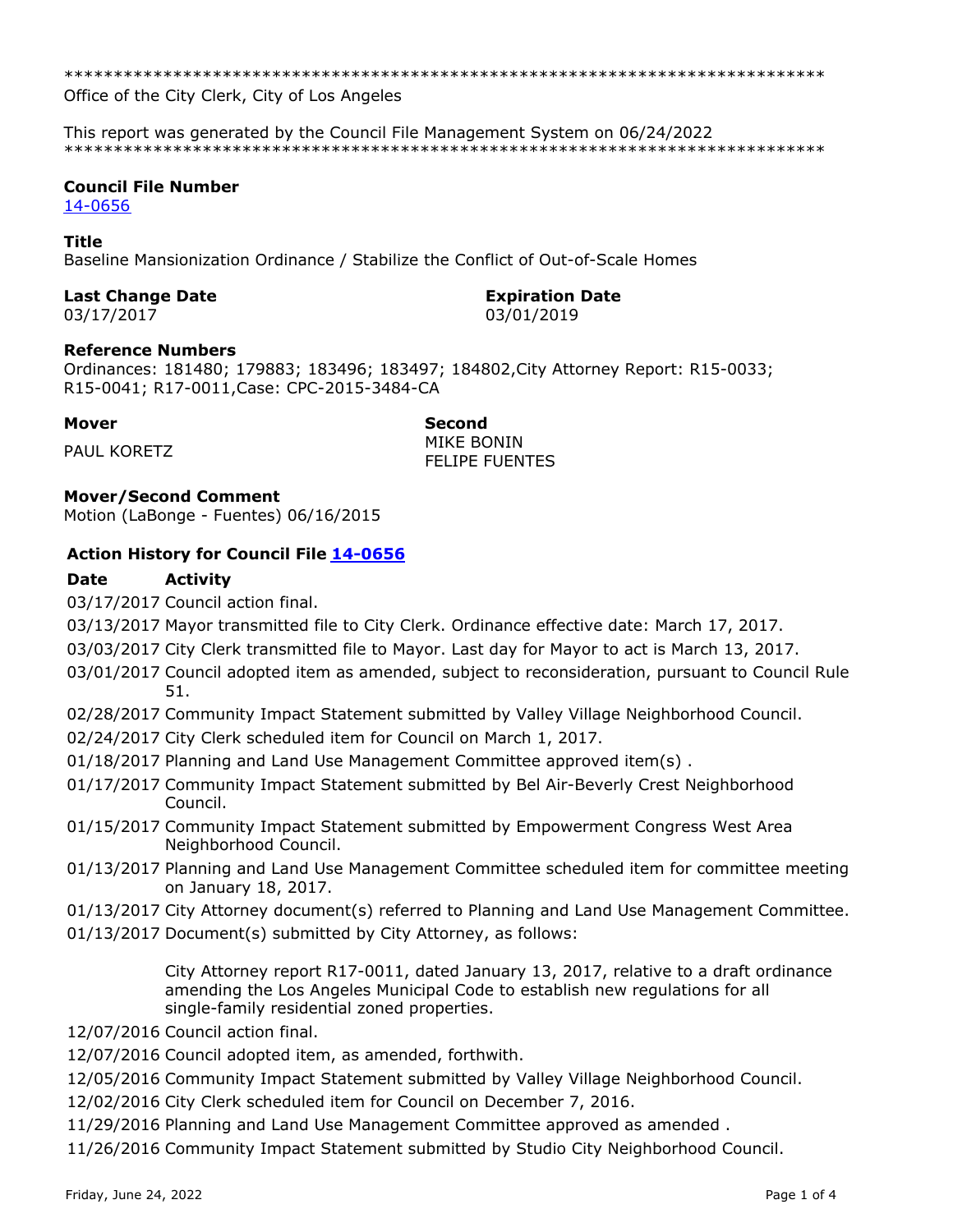11/25/2016 Community Impact Statement submitted by Studio City Neighborhood Council.

- 11/23/2016 Planning and Land Use Management Committee scheduled item for committee meeting on November 29, 2016.
- 11/07/2016 Community Impact Statement submitted by South Robertson Neighborhood Council.
- 10/18/2016 Community Impact Statement submitted by Westside Neighborhood Council.
- 10/07/2016 Community Impact Statement submitted by West Hills Neighborhood Council.
- 09/07/2016 Los Angeles City Planning Commission document(s) referred to Planning and Land Use Management Committee.
- 09/02/2016 Document(s) submitted by Los Angeles City Planning Commission, as follows:

Los Angeles City Planning report, dated September 2, 2016, relative to a proposed Ordinance amending the Los Angeles Municipal Code to modify single-family development standards for properties zoned R1, RA, RE, and RS Citywide.

- 07/14/2016 Community Impact Statement submitted by Encino Neighborhood Council.
- 07/13/2016 Community Impact Statement submitted by Westwood Neighborhood Council.
- 07/07/2016 Community Impact Statement submitted by Bel Air-Beverly Crest Neighborhood Council.
- 06/17/2016 Community Impact Statement submitted by PICO Neighborhood Council.
- 01/16/2016 Community Impact Statement submitted by Westside Neighborhood Council.
- 01/11/2016 Community Impact Statement submitted by Brentwood Neighborhood Council.
- 01/10/2016 Community Impact Statement submitted by Studio City Neighborhood Council.
- 01/04/2016 Community Impact Statement submitted by Westwood Neighborhood Council.
- 12/11/2015 Community Impact Statement submitted by PICO Neighborhood Council.
- 12/10/2015 Community Impact Statement submitted by PICO Neighborhood Council.
- 10/13/2015 Community Impact Statement submitted by PICO Neighborhood Council.
- 08/23/2015 Community Impact Statement submitted by Studio City Neighborhood Council.
- 07/07/2015 Community Impact Statement submitted by Greater Echo Park Elysian Neighborhood Council.
- 06/24/2015 Council action final.
- 06/23/2015 Council adopted item, subject to reconsideration, pursuant to Council Rule 51.
- 06/18/2015 City Clerk scheduled item for Council on June 23, 2015.
- 06/16/2015 Motion referred to Council (tentatively scheduled for June 23, 2015).
- 05/07/2015 Community Impact Statement submitted by PICO Neighborhood Council.
- 04/30/2015 Council action final.
- 04/29/2015 Council adopted item forthwith.
- 04/28/2015 Planning and Land Use Management Committee approved item(s) .
- 04/27/2015 Community Impact Statement submitted by Westwood Neighborhood Council.
- 04/24/2015 City Clerk scheduled item for Council on April 29, 2015.
- 04/24/2015 Planning and Land Use Management Committee scheduled item for committee meeting on April 28, 2015.
- 04/22/2015 Department of City Planning document(s) referred to Planning and Land Use Management Committee.
- 04/21/2015 Document(s) submitted by Department of City Planning, as follows:

Department of City Planning report, dated April 21, 2015, relative to extending Ordinances 183496 and 183497.

04/17/2015 Department of City Planning document(s) referred to Planning and Land Use Management Committee.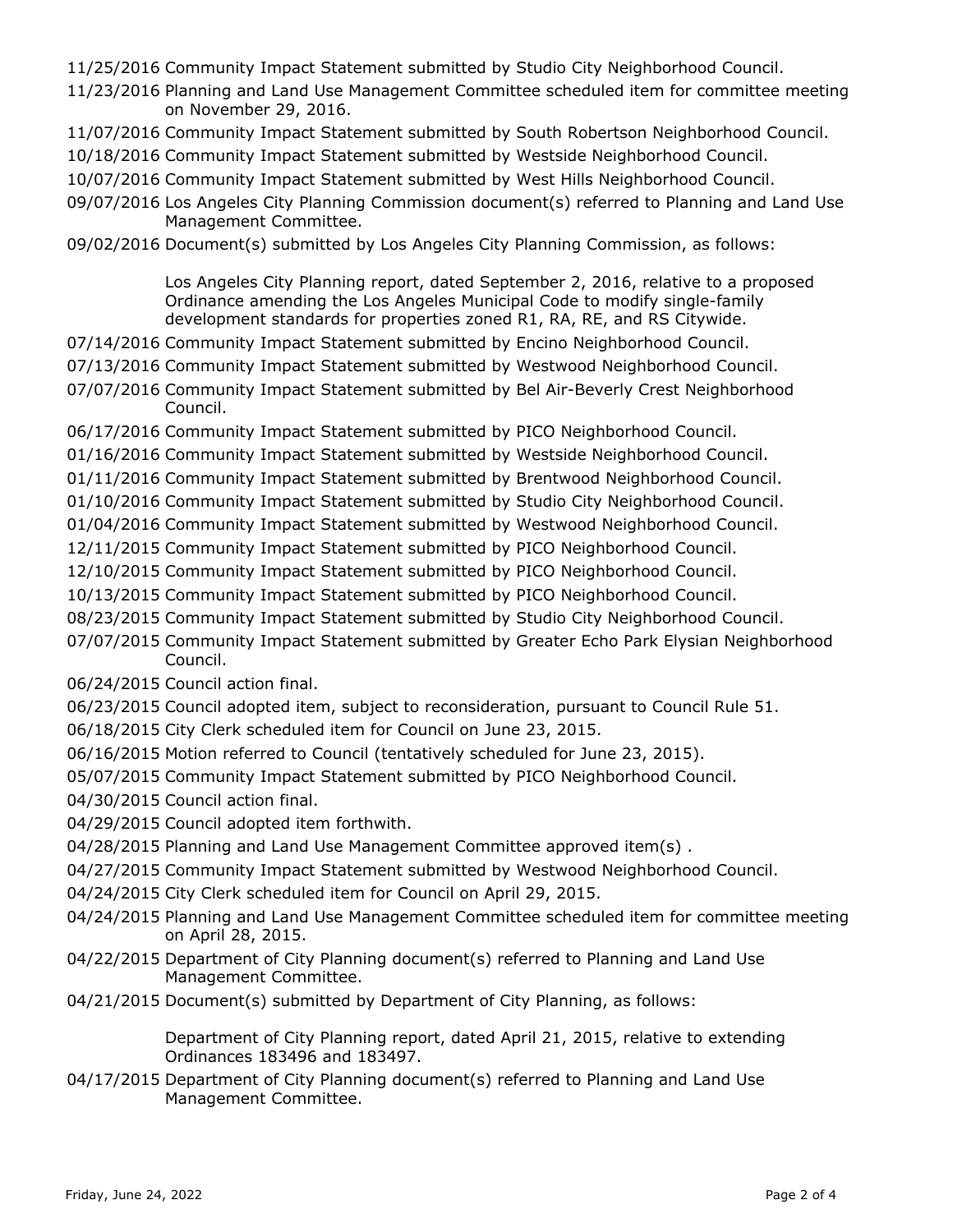04/17/2015 Document(s) submitted by Department of City Planning, as follows:

Department of City Planning report, dated April 17, 2015, relative to extend Interim Control Ordinances Nos. 183496 and 183497.

04/02/2015 Council action final.

03/26/2015 Mayor transmitted file to City Clerk. Ordinance effective date: March 25, 2015.

03/26/2015 City Clerk transmitted file to Mayor. Last day for Mayor to act is April 6, 2015.

03/25/2015 Council adopted item forthwith.

- 03/19/2015 City Clerk scheduled item for Council on March 25, 2015.
- 03/18/2015 Community Impact Statement submitted by Glassell Park Neighborhood Council.
- 03/17/2015 Planning and Land Use Management Committee approved item(s) .
- 03/15/2015 Community Impact Statement submitted by Greater Wilshire Neighborhood Council.
- 03/13/2015 Community Impact Statement submitted by PICO Neighborhood Council.
- 03/13/2015 Planning and Land Use Management Committee scheduled item for committee meeting on March 17, 2015.
- 02/24/2015 Planning and Land Use Management Committee continued item to/for undetermined date.
- 02/23/2015 Department of City Planning document(s) referred to Planning and Land Use Management Committee.
- 02/20/2015 Planning and Land Use Management Committee scheduled item for committee meeting on February 24, 2015.
- 02/20/2015 Document(s) submitted by Department of City Planning, as follows:

City Planning report, dated February 20, 2015, relative to a revised California Environmental Quality Act (CEQA) Clearance for Neighborhood Conservation Interim Control Ordinance.

02/20/2015 City Attorney document(s) referred to Planning and Land Use Management Committee. 02/20/2015 Document(s) submitted by City Attorney, as follows:

> City Attorney report R15-0041, dated February 19, 2015, relative to a revised draft Interim Control Ordinance prohibiting the issuance of building permits for the construction of residentially zoned properties where construction does not meet neighborhood-specific criteria.

02/13/2015 City Attorney document(s) referred to Planning and Land Use Management Committee. 02/12/2015 Document(s) submitted by City Attorney, as follows:

> City Attorney report R15-0033, dated February 12, 2015, relative to draft interim control ordinances establishing a moratorium on the issuance of building and demolition permits within proposed Historic Preservation Overlay Zones and prohibiting the issuance of building permits for the construction of residentially zoned properties where construction does not meet neighborhood-specific criteria.

- 11/05/2014 Council action final.
- 11/04/2014 Council adopted item, subject to reconsideration, pursuant to Council Rule 51.
- 10/30/2014 City Clerk scheduled item for Council on November 4, 2014.
- 10/28/2014 Community Impact Statement submitted by Hollywood Hills West Neighborhood Council.
- 10/21/2014 Planning and Land Use Management Committee approved as amended .
- 10/21/2014 Community Impact Statement submitted by Greater Wilshire Neighborhood Council.
- 10/17/2014 Planning and Land Use Management Committee scheduled item for committee meeting on October 21, 2014.
- 10/07/2014 Planning and Land Use Management Committee continued item to/for October 21, 2014 .